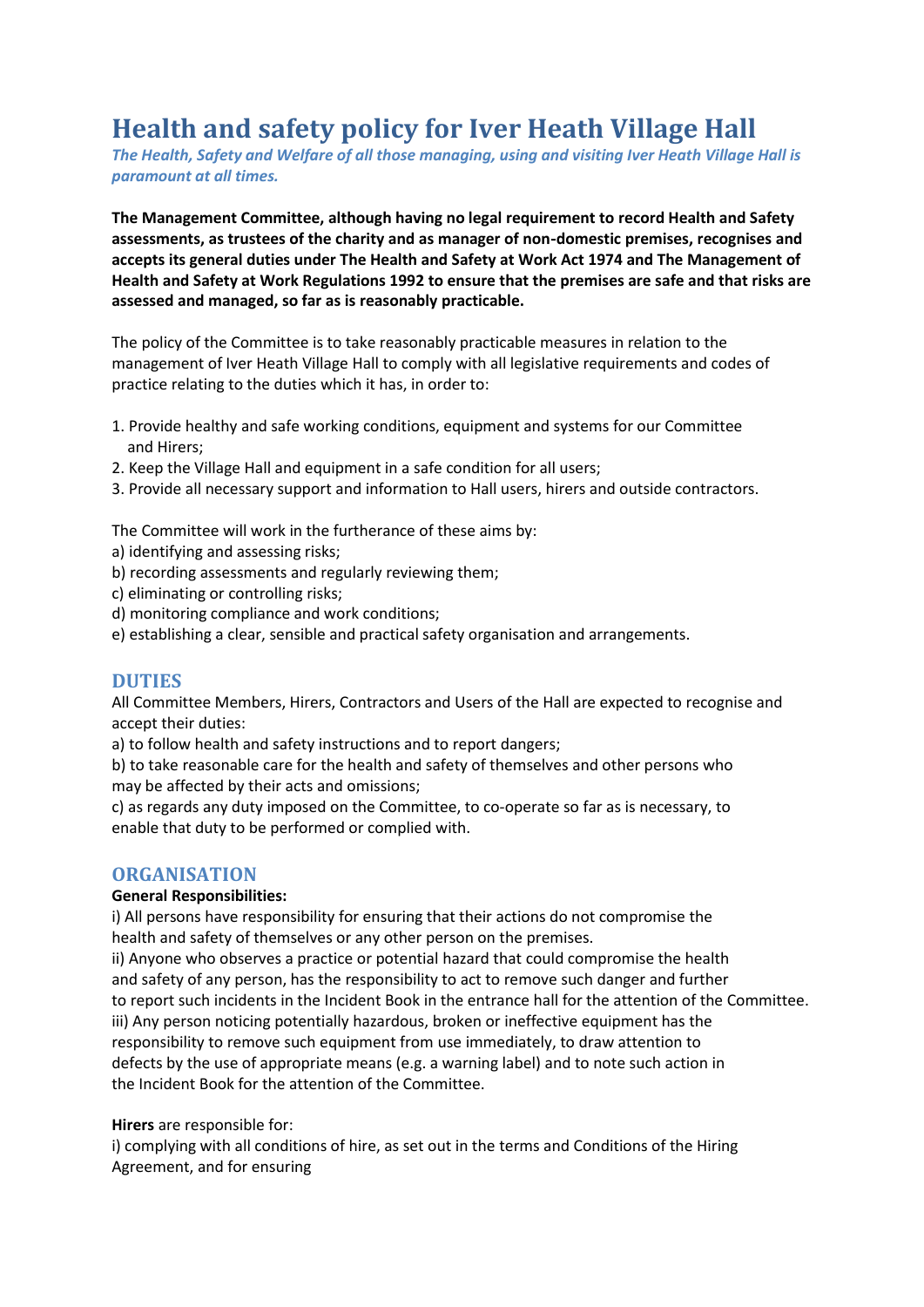that their organisation/party conducts its activities in line with such conditions, particularly in respect of compliance with all safety requirements and safety notices.

Hirers may have responsibilities above and beyond these with regard to insurance and statutory requirements relating to their particular organisation/activity;

ii) ensuring familiarity with fire safety checks (e.g. keeping fire exits clear) and evacuation procedures;

iii) designating a responsible person at each hiring/event who will take charge of evacuation in case of emergency;

iv) ensuring that highly flammable substances are not brought into or used in any part of the premises;

v) seeking the consent of the Management Committee before erecting any internal decorations that may contain combustible materials and ensuring that any allowed decorations are not placed near light fittings or heaters;

vi) checking that, if any portable electrical equipment is brought onto the premises, it is safe for use/has been P.A.T. tested.

**Contractors** are responsible for:

i) safe working practices in respect of themselves and their employees and for meeting their statutory obligations with regard to Health & Safety legislation and Public Liability Insurance;

ii) having regard to the safety of hall users when working on the premises and/or in respect of anything left/stored on the premises;

iii) advising the Committee of any flammable or toxic substances that may be used in the course of work on the premises.

**The Committee** are responsible for:

i) ensuring that all Committee Members, Hirers, Contractors and Users of the Hall are aware of the Health and Safety Policy;

ii) ensuring that the Health and Safety Policy is fully implemented;

iii) monitoring compliance with Health and Safety guidelines;

iv) regularly assessing and reviewing risks and recording such risks;

v) keeping an 'Incident Book' in which any incidents or actions that have, or might have, affected the health and safety of any person may be reported and in which any defective or broken equipment may be noted;

vi) taking such action as may be necessary to rectify the situation, to correct faults or to arrange repair of equipment to ensure health and safety and noting such action;

vii) making such arrangements and releasing such funds as may be necessary to assist in the implementation of this Policy;

viii) making such representations to Committee Members, Hirers, Contractors and Users of the Hall, as may be necessary to ensure their co-operation with Health and Safety Policy, particularly with regard to their actions and activities while on the premises;

ix) cooperating with Hirers, Contractors and Users of the Hall in pursuance of Health and Safety requirements.

| The following persons have been delegated by the Management Committee to manage the |
|-------------------------------------------------------------------------------------|
| following:                                                                          |

| <b>First Aid Box</b>                                                                | Check and replenish monthly                                                                     | JB |
|-------------------------------------------------------------------------------------|-------------------------------------------------------------------------------------------------|----|
| <b>Checking Incident</b><br><b>Book/Reports at least</b><br>weekly or as advised of | Instigate any actions necessary to remove<br>risks e.g.<br>repairs. Report to committee at each | KD |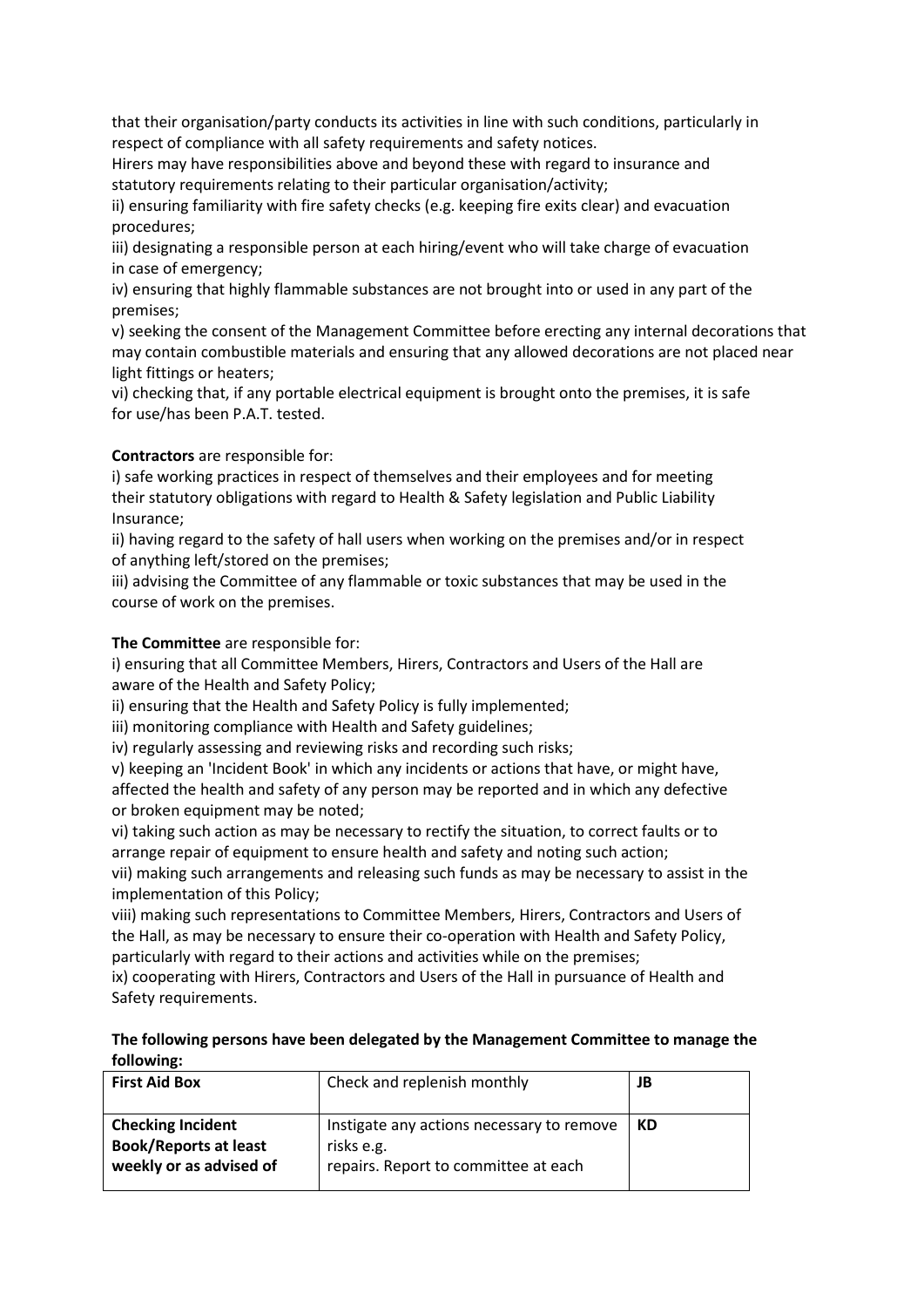| incidents.                   | meeting or as                                                                  |           |
|------------------------------|--------------------------------------------------------------------------------|-----------|
|                              | soon as necessary. Advise Risk                                                 |           |
|                              | Assessment Manager.                                                            |           |
|                              |                                                                                |           |
|                              |                                                                                |           |
| <b>Reporting Accidents/</b>  | Minor accidents to be logged. Report to                                        | <b>JB</b> |
| <b>RIDDOR</b>                | committee                                                                      |           |
|                              | at each meeting or as necessary. Advise                                        |           |
|                              | <b>Risk</b>                                                                    |           |
|                              | Assessment Manager. Complete RIDDOR                                            |           |
|                              | forms as                                                                       |           |
|                              | necessary.                                                                     |           |
| <b>Information to Hirers</b> | For each booking check that new hirers                                         | <b>CC</b> |
|                              | have read and agreed to 'Terms and                                             |           |
|                              | Conditions'. When amendments made to                                           |           |
|                              | policy/Risk Assessments contact all hirers                                     |           |
|                              | to inform and gain their                                                       |           |
| <b>Information to</b>        | acknowledgement.                                                               |           |
| <b>Contractors</b>           | Liaise with contractors (including                                             | <b>CM</b> |
|                              | self-employed persons) before work is                                          |           |
|                              | started. Gain their acknowledgement that<br>they have seen the Health & Safety |           |
|                              | Policy/Risk Assessments and are aware of                                       |           |
|                              | their responsibilities.                                                        |           |
| <b>Risk Assessments/</b>     | Complete Risk Assessment forms, monitor                                        | CM/SW     |
|                              |                                                                                |           |
|                              |                                                                                |           |
| <b>Monitoring</b>            | and update as necessary. Report to                                             |           |
|                              | committee at each meeting and advise                                           |           |
|                              | relevant people to inform                                                      |           |
|                              | hirers/contractors as necessary if<br>amendments are made.                     |           |
| Fire Risk Assessments/       | Complete Fire Risk Assessment, monitor                                         | <b>SW</b> |
| <b>Monitoring</b>            | and update as necessary. Report to                                             |           |
|                              | committee at each meeting and advise                                           |           |
|                              | relevant people to inform                                                      |           |
|                              | hirers/contractors as necessary if                                             |           |
|                              | amendments are made.                                                           |           |
| <b>Annual Testing/Safety</b> | Make arrangements for annual                                                   | CM/SW     |
| <b>Certificates</b>          | inspections of electrical appliances, fire                                     |           |
|                              | extinguishers.                                                                 |           |
|                              | Keep relevant certificates and display                                         |           |
|                              | copies on notice board as required.                                            |           |
| <b>Safety Notices</b>        | Produce and display relevant safety                                            | <b>CM</b> |
|                              | notices in appropriate areas, including                                        |           |
|                              | copies of Fire Evacuation Procedures and                                       |           |
|                              | Floor Plans.                                                                   |           |
| Implementation of            | Co-ordinate overall management of                                              | <b>CM</b> |
| <b>Policy</b>                | policy, including amendments and annual<br>review.                             |           |

# **PROCEDURES**

The H&S policy document will available to download from the Village Hall website –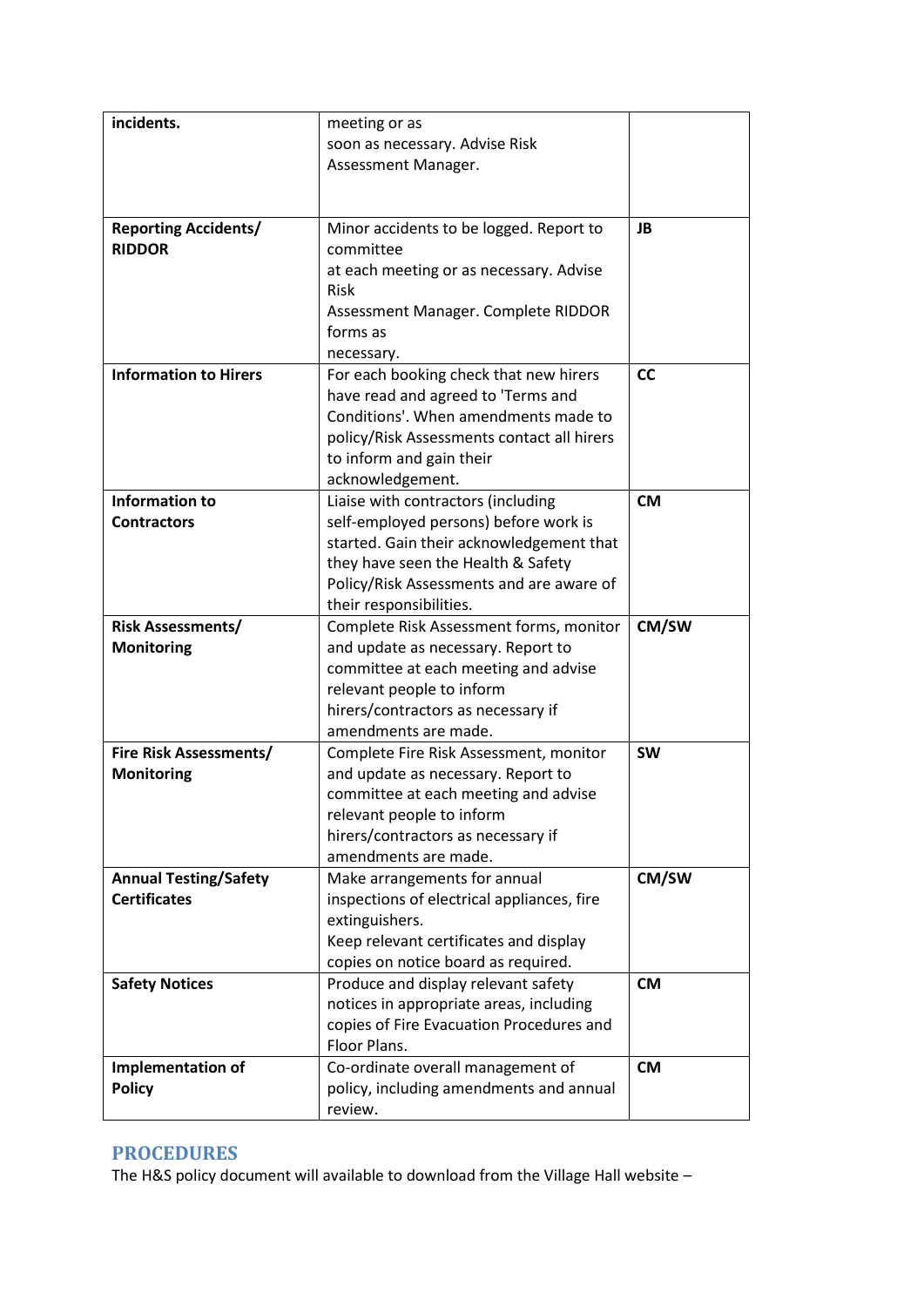#### [www.iverheathvillage](http://www.iverheathvillage/) hall.co.uk

All hirers will be expected to read through the whole of the Standard Hiring Conditions and sign the hiring form as evidence that they agree and accept these conditions. The hiring conditions will inform all hirers about safety procedures at the hall, which they will be expected to follow (e.g. fire evacuation; use of equipment; reporting of incidents/accidents).

All contractors will be made aware of Health & Safety Policy, any identified risks and their responsibilities.

Committee members with specific responsibilities for aspects of Health & Safety will report at each maintenance committee meeting.

The full policy will be reviewed annually, with risk assessments and necessary amendments being made as necessary throughout the year. Such amendments will be appended to the policy documentsand made known to Committee Members, Hirers, Contractors and Users of the Hall.

#### **Fire Precautions and Checks**

A copy of the Hall Emergency Evacuation procedure is attached as Appendix 1 and is also displayed on the Hall Notice Board. In addition, each group that meets regularly in the

Village hall may have its own evacuation and fire drill procedure. A guide to emergency arrangements is provided to all hirers, and is attached as Appendix 2.

The service record for the fire safety equipment is available from the treasurer upon request and is also displayed on the hall notice board.

A schematic of the hall showing the location of fire exits, fire extinguishers and smoke detectors is attached as Appendix 3.

### **GENERAL GUIDELINES TO BE ADHERED TO**

These guidelines are provided to assist users in fulfilling their Health & Safety responsibilities. **Premises**

- The entrance must be clear of obstacles and hazards at all times that people are entering or
- leaving the building.
- Wet floors must be made safe by the application of an absorbent, non‐slip surface until such
- time as the floor can be thoroughly dried.
- The premises should be adequately heated, such heating to be used in accordance with
- manufacturers' instructions and to be adequately maintained and regularly serviced.
- Radiators and pipes should not be allowed to become excessively hot and heating controls
- should be checked and adjusted accordingly.
- Water should not be heated above 60 degrees Centigrade.
- Any floor coverings should lie flat and edges of rugs/carpets should not be allowed to curl up.
- Spills must be cleared up quickly to prevent slipping.
- Any concerns regarding any electrical installation, plug, lead etc must be notified to the
- appropriate person/authority immediately.
- Any electrical equipment where there are signs of damage, exposure of components or water
- penetration etc. must not be touched or operated.
- All hirers should acquaint themselves with the position of the fuse box/main switch.
- Electrical leads must not be allowed to trail across floors or from areas where they might be
- pulled or become caught up.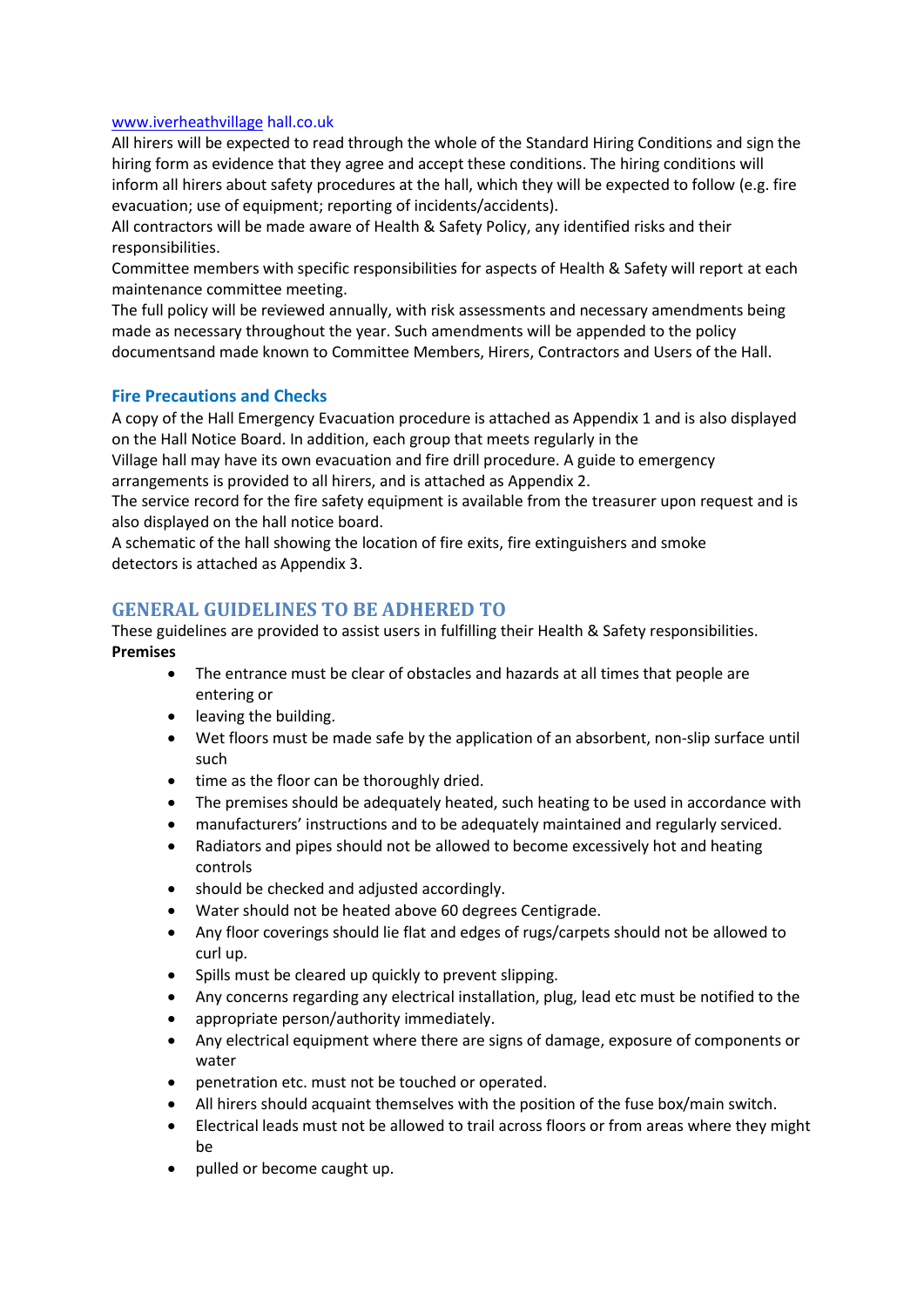- Fire extinguishers will be regularly serviced and all persons should fully acquaint themselves
- with the position and mode of operation of all extinguishers.
- All hirers must make themselves aware of the procedure to follow in the event of fire.
- All hirers should be aware of the position of Fire Exits and must ensure that these are kept
- clear at all times.
- As good practice hirers should have a method to account for the number of persons present
- during their hire.
- If the oven/cooker is in use it should not be left unattended, even for a short time.
- Kettles should not be over‐filled nor should the leads be left to trail over the edge of the work
- top.
- Children should only be in the kitchen when under the direct supervision of an adult and not
- at any other time.
- All cleaning solutions etc. must be kept out of the reach of children.
- Due care should be exercised in the car park area.
- All equipment should be adequately maintained to ensure that there are no sharp edges,
- loose screws, splinters etc. and that it is fit for purpose.
- Any freestanding equipment should be sturdy or adequately secured to prevent it from being
- moved or toppled.
- All persons should exercise care in storage areas, both while removing and replacing items.
- Each person is responsible for ensuring that any item they stack or replace on a shelf cannot
- fall or be knocked and so cause injury.
- Care should be exercised when pulling the loaded trolley from under the stage, where
- possible two adults should assist with this. When replacing tables and chairs onto the trolley
- be mindful of the potential for injury to hands/fingers if due care is not exercised.
- Hirers are responsible for the safety of people on the premises during the period of their hire
- and should supervise as necessary.

### **SAFETY PRACTICES**

The following are best practices and should be adhered to in order to minimise risks:

- Make sure that all emergency exits doors are clear and unlocked during any period of hall
- usage.
- Do not operate or touch any electrical equipment where there are signs of damage.
- Steps, ladders and mini scaffolding should be properly secured before use and must not be
- used unless another person is present.
- Do not leave portable electrical equipment operating while unattended.
- Do not bring onto the property any portable electrical appliances which have not been
- Portable Appliance Tested.
- Heavy items e.g. tables and chairs should be moved using the proper equipment.
- Do not stack chairs more than seven high.
- Do not allow children in the kitchen except under close supervision.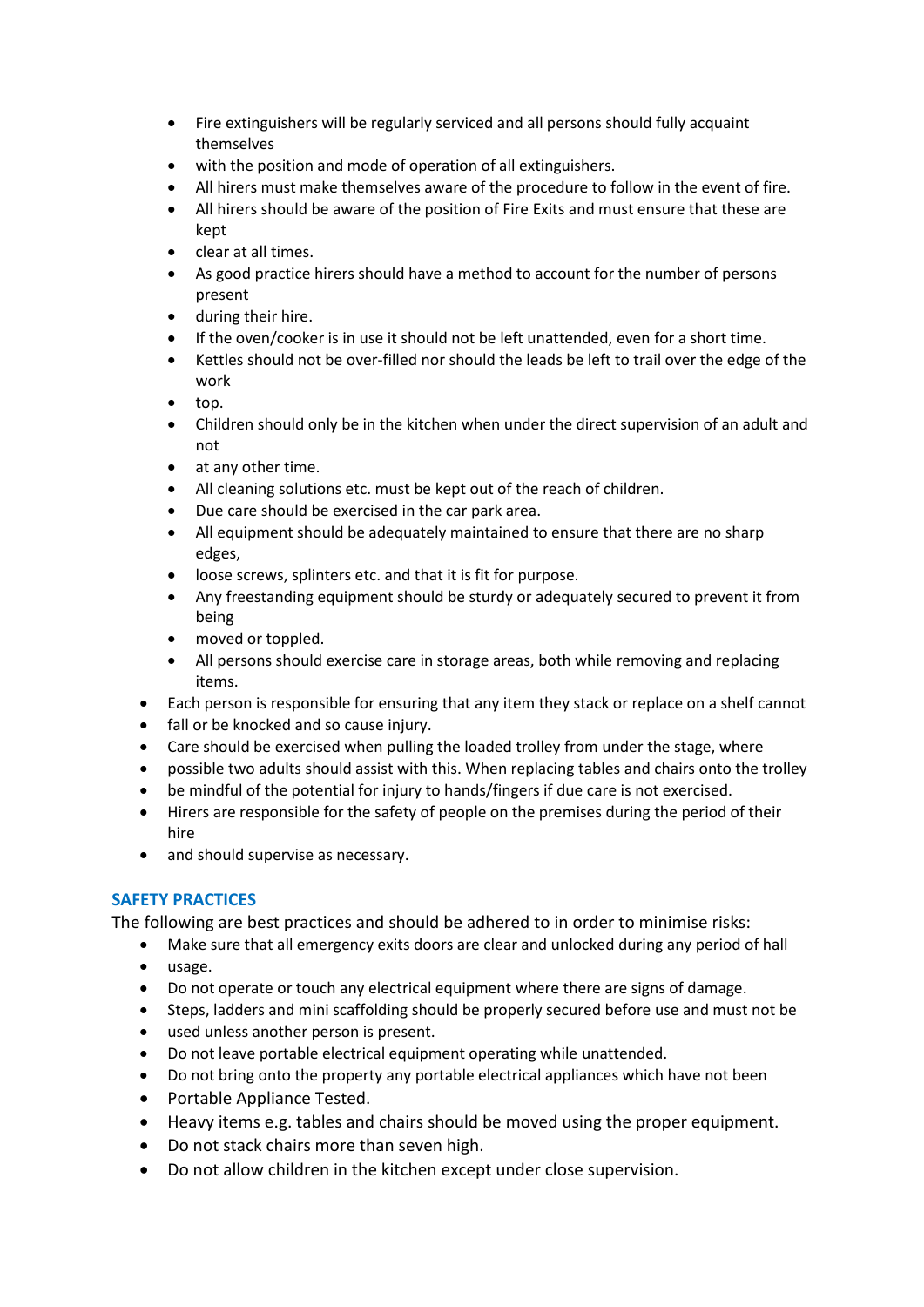- Wear suitable protective clothing when handling cleaning or other toxic materials.
- Report any evidence of damage or faults to equipment or the building's facilities to the
- Bookings Secretary.
- Report every accident in the accident book and to the Bookings Secretary.

### **Working Practices**

- It is your responsibility to protect yourself from injury when lifting, carrying, pulling or pushing. In
- order to do this the following guidelines should be observed:
- Do not attempt to lift anything that you know to be beyond your capability.
- Ask for help with large, heavy or awkward items.
- Where possible, lighten the load, separate items so that they are more manageable.
- When lifting heavy objects bend your knees and keep your back straight, ask for assistance if
- necessary.
- Similarly with reaching to remove/replace something on a high shelf or to position something on the
- wall above head height, it is your responsibility to protect yourself from injury, as well as to safeguard
- others by acting responsibly. In order to do this the following guidelines should be followed:
- Ensure that you are sufficiently elevated to see what you are doing, do not attempt to pull
- something from a shelf above head height without first checking that it is safe to do so.
- Use an appropriate ladder or step to enable you to reach, do not stand on chairs, not only
- could a resultant fall cause you injury but could also lead to the injury of others nearby.
- Ask for help if necessary.
- Do not work at height, on steps or ladders until they are properly secured and another person
- is present.
- Wear suitable protective clothing/eye protection when undertaking tasks that may involve contact
- with toxic substances or dust/debris etc.

#### **Hygiene**

- In the interests of health good hygiene practices are essential. The following guidelines should be observed:
- Plastic gloves should be readily available and should be worn at all times that there might be contact with body fluids e.g. when cleaning toilet areas or for dealing with spilt blood from whatever cause.
- All surfaces at which food is to be prepared or eaten must first be thoroughly cleaned with an appropriate cleaner.
- Hands must be thoroughly washed before food preparation.

### **First Aid**

A well stocked and appropriately labelled First Aid Box is available in the kitchen

### **Accident Report Forms**

These forms are used to record all cuts, bumps, falls etc. as well as more serious accidents and are available in the accident folder kept in the main kitchen.

The important details to be recorded are:

- the name of the casualty
- the date, time and place that the incident/accident occurred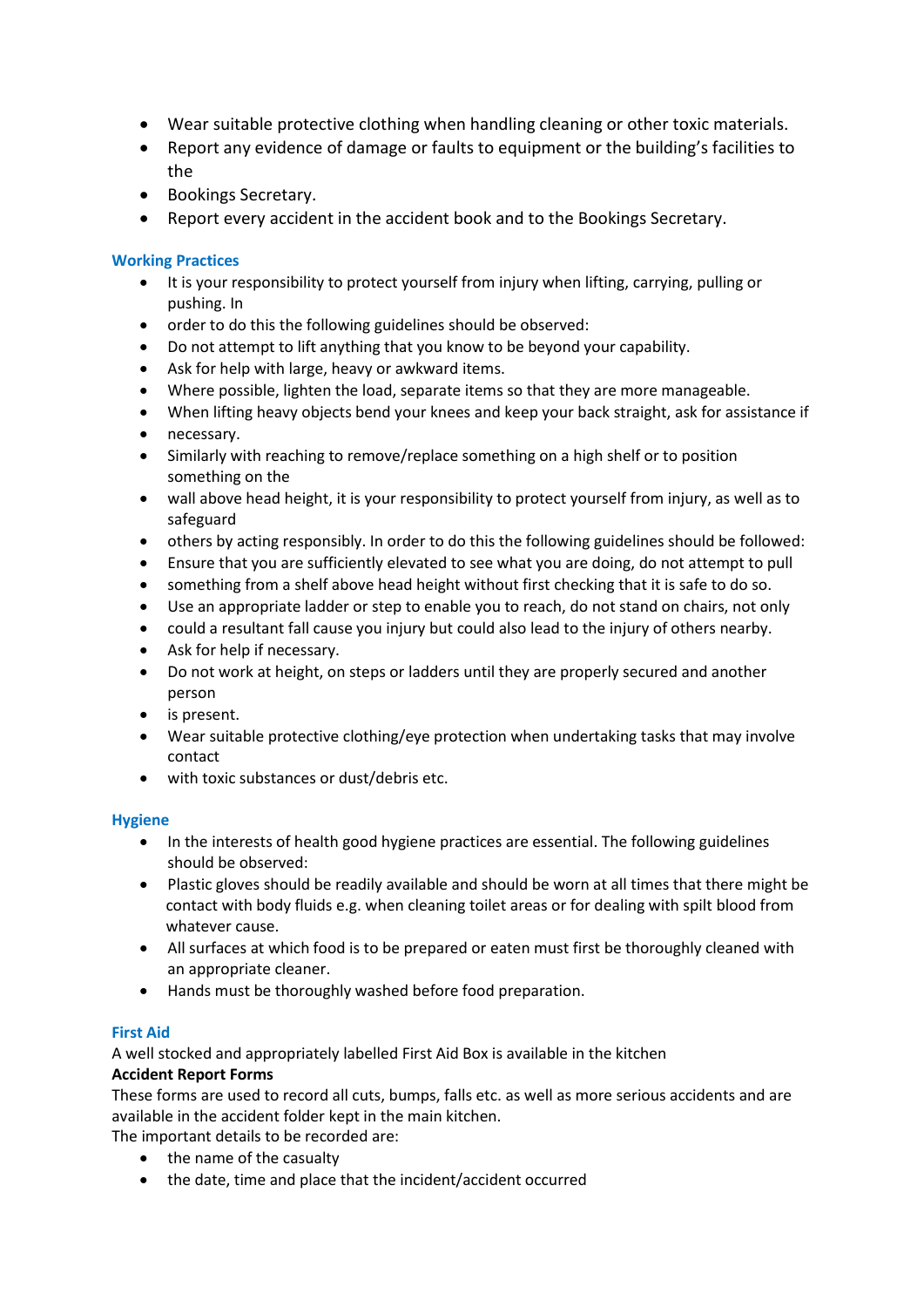- the cause of the accident i.e. what happened
- a brief description of the injury (if any) sustained
- the first aid (or other) treatment administered and by whom
- whether or not medical aid had to be sought
- the name of the person who dealt with the incident.

### **Incident Book**

Any person being aware of any practice, action or incident that has, or could have been, injurious to the health of any person, has a duty to record such incident in the Incident Book for the attention of The Committee.

Any person discovering a faulty or broken piece of equipment should take appropriate action to remove or make safe such equipment and should record all details in the Incident Book for the attention of the committee.

# **APPENDIX 1 EMERGENCY EVACUATION PROCEDURE IN THE EVENT OF FIRE OR OTHER EMERGENCY**

# **Fire Assembly Point is in Car Park.**

# **IF YOU DISCOVER A FIRE**:

**1. SOUND THE ALARM BY PRESSING A FIRE CALL POINT.**

- **2. IMMEDIATELY GO TO FULL EVACUATION PROCEDURES.**
- **3. DIAL 999 OR 112 FOR FIRE SERVICE.**

### **Give this address:**

# **Iver Heath Village Hall, St Margaret's Close, Iver Heath SL00DA**

**4. ALL PRESENT TO LEAVE BUILDING AND MEET ON ASSEMBLY AREA AND START RECORDING THOSE ASSEMBLED.**

**5. IF POSSIBLE SWEEP/CHECK OF ALL ROOMS AND TOILETS –** *DO NOT ENDANGER YOURSELF.*

**6. ONLY ATTEMPT TO EXTINGUISH THE FIRE USING THE FIRE APPLIANCES PROVIDED IF IT IS CONSIDERED SAFE TO DO SO.**

### **IF YOU HEAR THE FIRE ALARM**

- **1. LEAVE THE BUILDING BY THE NEAREST FIRE EXIT.**
- **2. CLOSE ALL DOORS BEHIND YOU.**
- **3. REPORT TO PERSON IN CHARGE AT ASSEMBLY POINT.**
- **4. DO NOT STOP TO COLLECT BELONGINGS.**
- **5. DO NOT TAKE RISKS – JUST GET OUT.**
- 5

# **APPENDIX 2**

### **Typical Emergency Plan For The Hirer/Person Responsible.**

**A Caretaker is not present on the premises. As the responsible person for the event/function, you have legal duties with regards to the safety of those persons assisting or attending the event.**